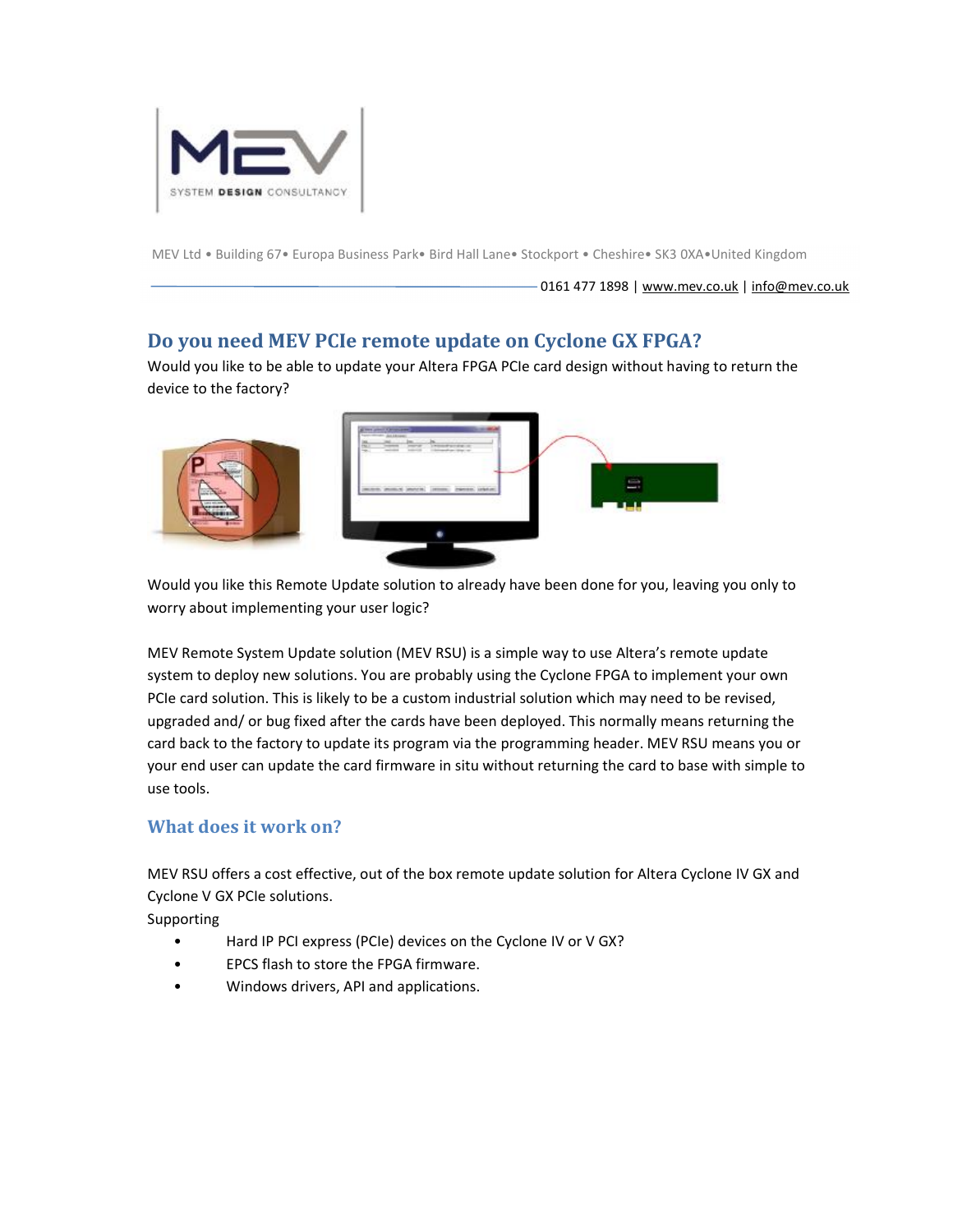### **How do you use it?**

When it is correctly deployed you will have computer that boots with your user device and will not see MEV RSU at all.

However the PCIe card has been deployed with a dual personality and you can force it to appear as a "MEV Altera Cyclone IV PCIe EPCS update device" if you wish by fitting a jumper or writing a predefined register location via the Cyclone IV updater library API.

| <b>Device Manager</b> |        |                |      |                                           |                          |  |
|-----------------------|--------|----------------|------|-------------------------------------------|--------------------------|--|
| File                  | Action | View           | Help |                                           |                          |  |
|                       |        | 田母良田园          |      |                                           |                          |  |
| e<br>Θ                |        | Cther devices  |      |                                           | $\overline{\phantom{a}}$ |  |
|                       |        | System devices |      | Altera Cyclone IV PCIe EPCS Update Device |                          |  |
|                       |        |                |      |                                           |                          |  |

MEV provide a Windows application that talks to the "Altera Cyclone IV PCIe EPCS update device" and allows the user image to be updated in EPCS flash. There is an SDK for this interface too so you can write your own applications.

| Program Information | Card Information |            |                                    |
|---------------------|------------------|------------|------------------------------------|
| Page                | Start            | Size       | File                               |
| Page 0              | 0x00000000       | 0x0007422F | C: WyDesigns \Project1\design1.rpd |
| Page 1              | 0x00100000       | 0x0017422F | C: WyDesigns \Project1\design1.rpd |
|                     |                  |            |                                    |
|                     |                  |            |                                    |

If the update fails then the device will failsafe and the card will still appear as an "Altera Cyclone IV PCIe EPCS update device".

#### **How do you Deploy it?**

MEV RSU builds on Altera's Remote Update technology. To deploy MEV RSU you first need to make a programming files for the EPCS flash that contain a factory default image containing MEV RSU and the MEV Altera Cyclone IV PCIe EPCS update device. You create this file in both JIC and POF formats.

Program the EPCS with the JIC and power cycle the system. The card will now boot up as an Altera Cyclone PCIe EPCS Updater device.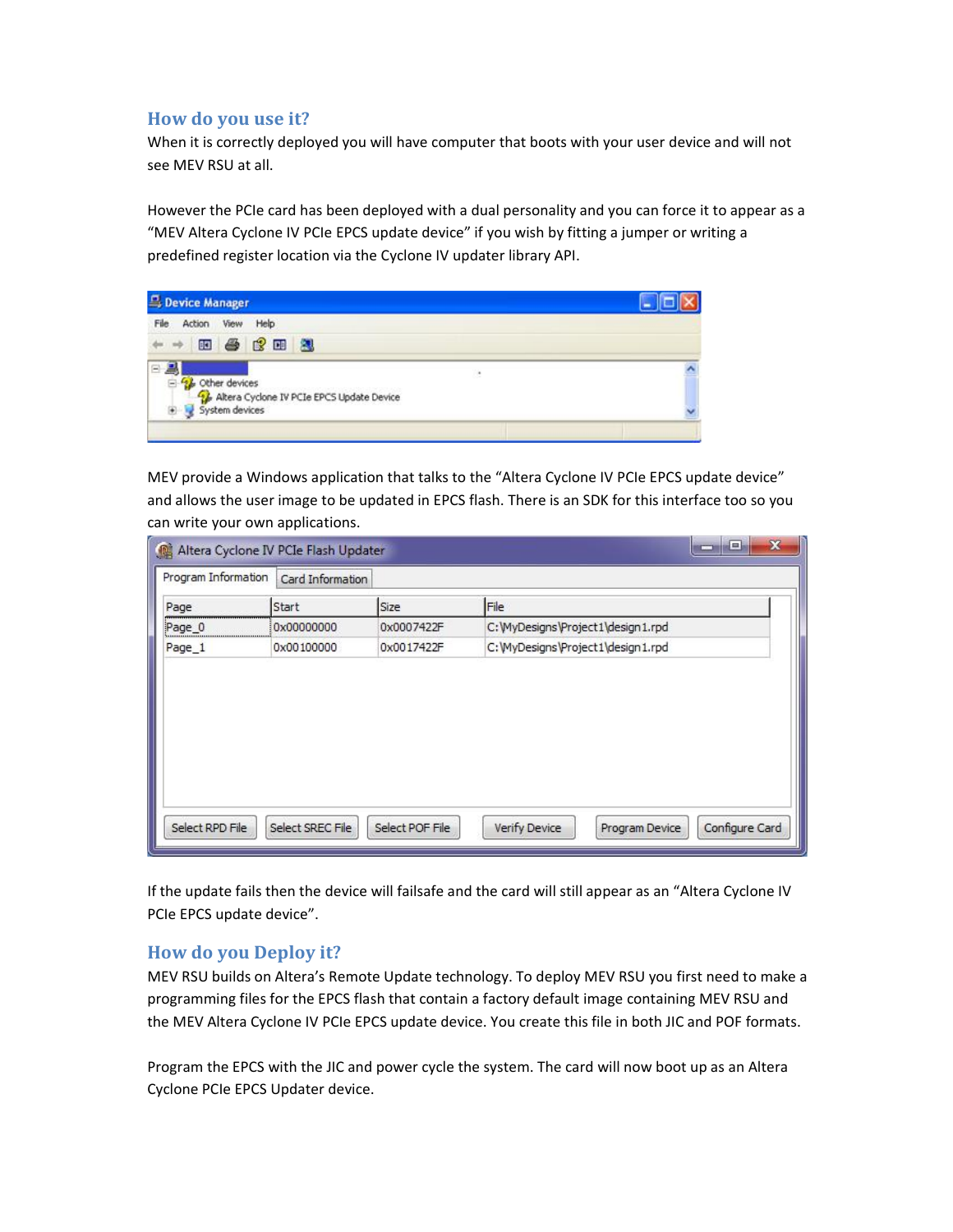Generate your user FPGA logic, making sure it is in remote configuration mode. Once you have a logic design you can create an "Update POF file" that calls in the original POF and your new user logic. This update POF can then be used to overwrite the user flash area using the supplied Cyclone Update application.

## **What is supplied with it?**

MEV RSU solution builds on Altera's remote update technology to provide a standard, proven fully featured update solution for the Altera Cyclone V GX FPGA PCIe designs for use in Windows environment.

MEV supply

- A standard factory remote update image as EPCS flash or as an IP block
- A standard Altera Cyclone IV or V GX "MEV Altera Cyclone IV PCIe EPCS update" device
- A Windows XP Driver and Logoed Windows 7 (32/64) Driver for the "MEV Altera Cyclone IV PCIe EPCS update" device.
- A Windows user application to allow a new user imaged to be stored in EPCS flash
- A software development kit (SDK) so that a custom upgrade applications can be developed.
- MEV's reference design generic driver and SDK for the example user images.
- Simple API interface to allow the PCIe card to be switched between being your User Device or the "MEV Altera Cyclone IV PCIe EPCS update" device.

Although the out of the box solution is not currently supported in Linux, with over 10 years' experience developing embedded Linux solutions we would be able to provide fully a featured device driver and application for Linux operating systems if required for additional cost.

## **Where Can I Buy It?**

You can buy it from MEV web site [www.mev.co.uk](http://www.mev.co.uk)

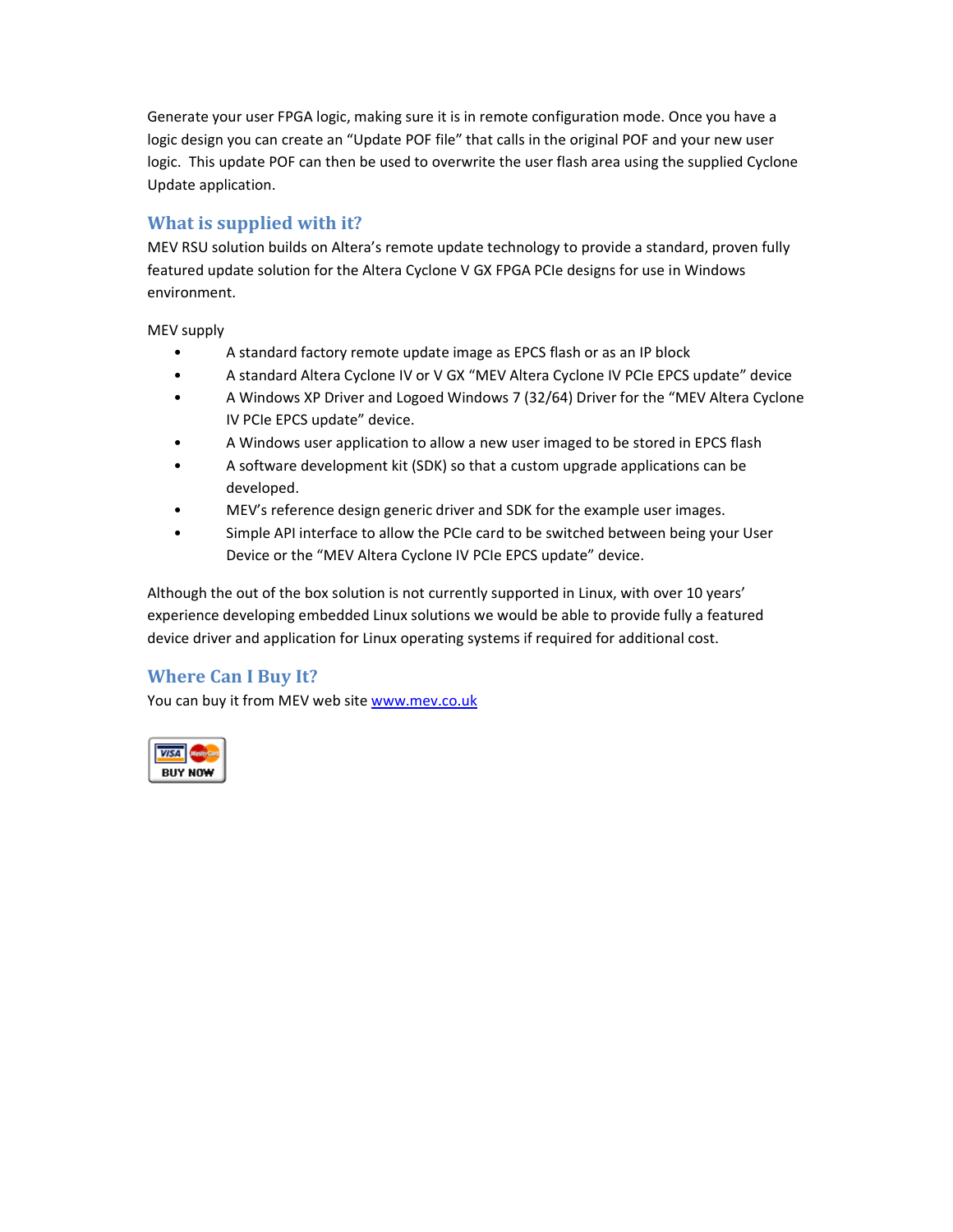# **FAQ**

### **What are the advantages?**

MEV remote system update solution for Cyclone IV and V is proven, fully featured technology that is available now.

MEV's RSU for Cyclone IV GX / V GX based PCIe devices is a mechanism for updating your FPGA firmware via PC software over the PCIe interface using an out of the box driver and application instead of having to return the device to the factory to be reprogrammed. How does it do this? The PCIe card is given a dual personality, normally it appears to be your PCIe device but it can be forced to be a "MEV Altera Cyclone IV PCIe EPCS update device" by programming a register or fitting a jumper.

So it allows you to include a remote update facility without incurring the costs of developing your own remote update image, driver and/or update application. The MEV remote system update solution is an out of the box complete PCIe solution including hardware, software device driver, application software and a fully documented software development kit to facilitate integration into your product's software.

The different PCIe devices can be completely unrelated and can have different hardware peripheral interfaces. The user PCIe device need not have the same resources, Vendor ID, hardware interface as the "MEV Altera Cyclone IV PCIe EPCS update device" or as any previous version of the user FPGA logic.

MEV RSU can be deployed onto the Altera Cyclone Development boards allowing you to accelerate your product development. This means integration of the Remote Update Solution into your software can start before your own hardware is ready.

You can also use the supplied MEV Altera Cyclone generic driver and software development kit to help prove your own FPGA design.

MEV offer UK based training and support for integration of the solution into your own design.

#### **How does remote update Work?**

Altera FPGAs can be configured to load their logic design from an inexpensive EPCS serial flash memory. Normally in local configuration mode the user logic design simply read from the start of the EPCS flash.

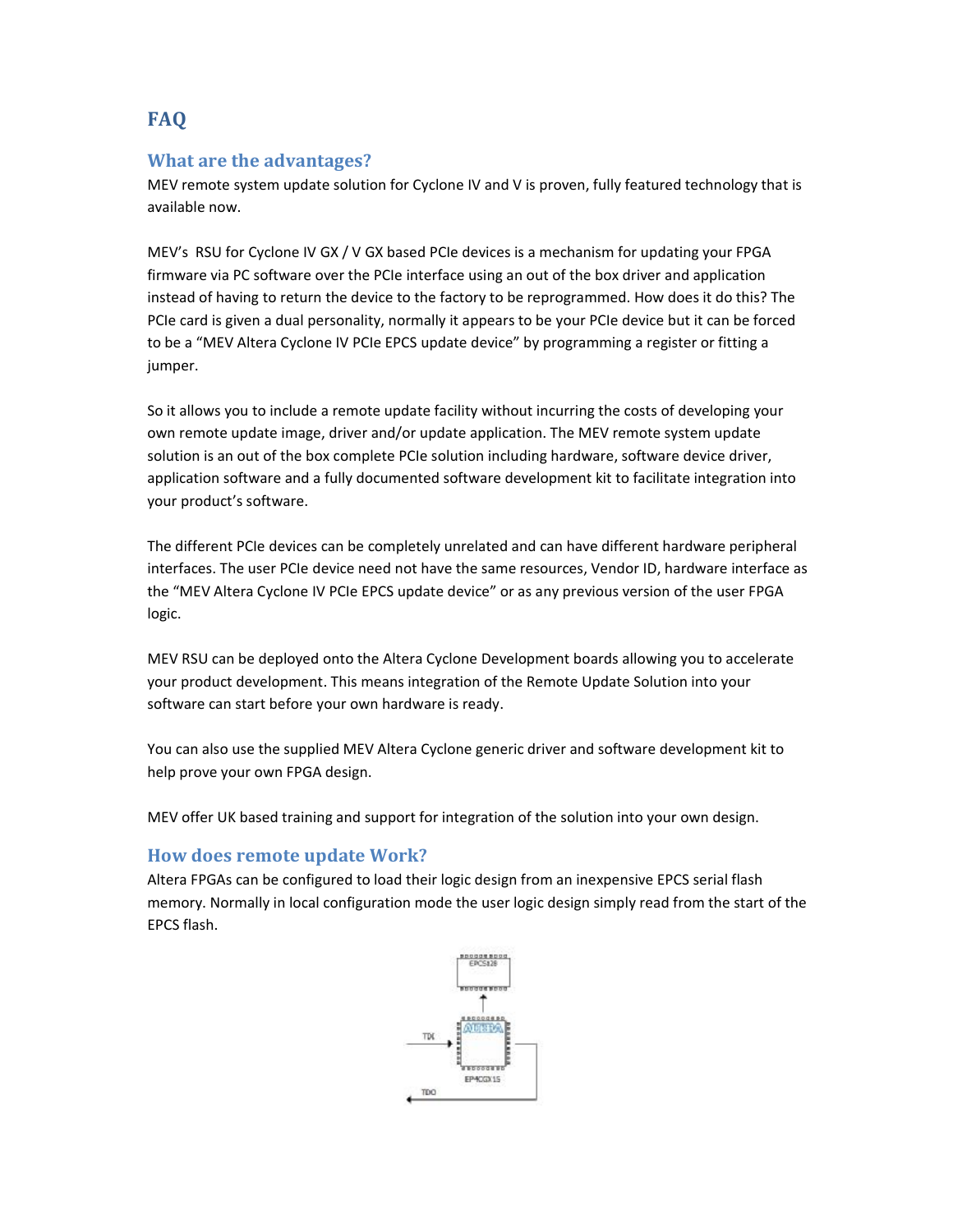In Altera's remote update solution there are two or more configuration images. A factory default logic design and one or more user logic designs. The factory default logic and the user logic are completely independent of each other and reside in different parts of the EPCS flash. The factory default image is at the start of the EPCS flash and the user logic is at different, known, offsets.



To use the Altera Remote update solution both the factory default design and the user designs need to include a special dedicated hardware IP block provided by Altera called the Remote Update IP. They also need to be built in remote configuration mode. This allows the designs to access the embedded FPGA features that are designed to facilitate remote update.

Altera's Cyclone remote update system first loads the factory default image. This image then chooses to load the user image. If the user image fails to operate correctly the system reverts back to the factory default image.

With MEV\_RSU if the user image fails to load the Remote Update Logic instantiates the "MEV Altera Cyclone IV PCIe EPCS update" device allowing the flash to be reprogrammed.